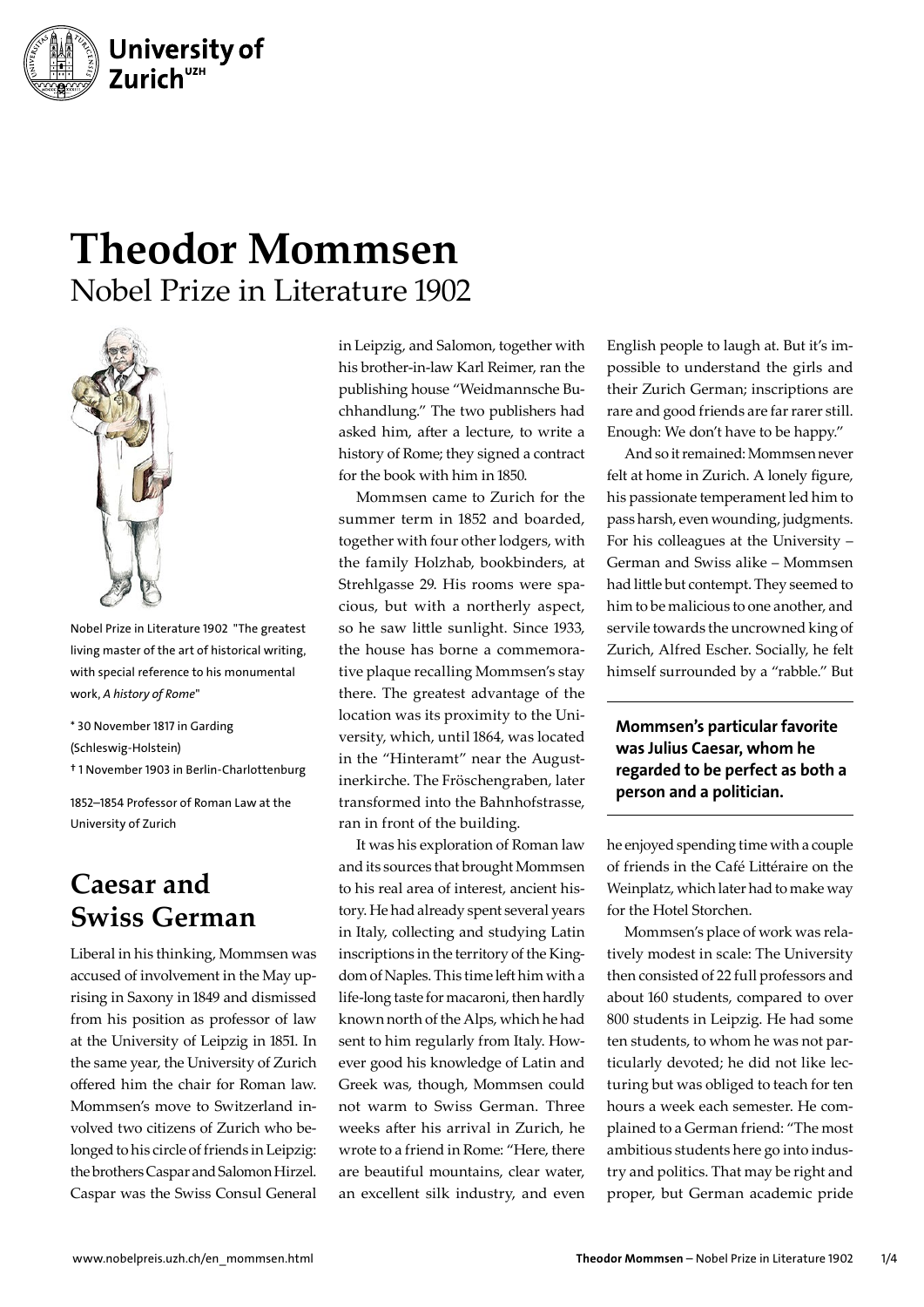

finds it very hard to put up with third place." The professor's discontented attitude did not go unnoticed in Zurich. A colleague in the Antiquarian Society remarked: "It's a pity – the man is like a razor-sharp knife and needs handling with great care."

Mommsen found himself able to publish his insights on "Switzerland in the Roman era" as a New Year's text for the Antiquarian Society in 1854, the first account of this topic of any academic value. He carried on a long and friendly correspondence with Ferdinand Keller, the President of the Society.

In "Switzerland in the Roman era," Mommsen formulated his understanding of "proper historical research" as follows: "It seeks for peaks and perspectives, and from the right point and with good timing, it can look down on the immutable laws of necessity, which stand forever fast as the Alps, and on the many passions of men, which wreath them like clouds, without changing them."

Mommsen had indeed often climbed in the Alps. From Zurich, he undertook frequent, extensive mountain tours. In the end, Theodor Mommsen did not find it so easy to bid farewell to the city, and above all to his beloved Swiss mountains. But in 1854, after two years in Zurich, he was appointed to a position in Breslau, then in Prussia. As a parting gift to his friends, he had a portrait done by the Zurich lithographer Carl Friedrich Irminger.

In the village of Laufen at the Rheinfall lived a sister of Salomon Hirzel of Leipzig, who was married to the local pastor, Johann Heinrich Pfenninger. There, Mommsen, a great admirer of Goethe, wrote a reconciliatory poem, dated 28 August 1852,

to celebrate the great poet's birthday.

In this poem, Mommsen looked with emotion to his forthcoming wedding. Through marriage to Marie Reimer, the daughter of his Leipzig publisher and niece of Salomon Hirzel, he was now also related to his friends, "Auntie Nettli" in Laufen and "Uncle Sali" – Salomon Hirzel. Marie Reimer had been on a visit to Zurich in the summer of 1852. Walks on the Zurichberg and a stay

Mommsen was awarded the Nobel Prize in 1902 at the great age of 85, just eleven months before his death.

on the Rigi had awakened their love. Marie was a devoted wife, who found fulfillment in the management of his large household. She bore 16 children, 12 of whom survived their parents.

*Rheinfall, den 28. August 1854*  Rheinfall, 28 August 1854

*An meiner Heimat Schwelle* On the threshold of my own land *Glänzen im Abendstrahl* Today, for the last time, *Schneeberg und grüne Welle* Snowy mountains and waves of green *Mir heut' zum letzten Mal.* Gleam in the evening light.

*Es winken aus fernen Weiten* From afar off *Alpen im Nebelraum,* The Alps flicker through the clouds *Dran hängen vergangene Zeiten* Times past cling to them *Gleichwie ein schwindender Traum.* Like a fading dream.

*Und in der Lebenswende* As my life changes *Segn' ich mit Herz und Hand* I bless, with heart and hand, *Das Land der fleißigen Hände,* The land of busy hands, *Das schöne fremde Land,* The beautiful, foreign land,

*Die Berge, die ich erklommen,*  The mountains I climbed, *Alpros' und Genzian,*  Alpine roses and gentians, *Die Seen, drin ich geschwommen,* The lakes I swam in, *Und manchen rechten Mann.* And many a good man.

*Die Heimat wieder eigen,*  Back in my own land, *Grüß' ich mit frommer Scheu;* My greeting is modest and shy; *Ich darf vor mich zeigen,*  I can claim *Ich blieb ihr mutig treu.* I stayed valiantly true to her.

*Aus der Fremde guten Stunden* Of the good times in a foreign land, *Bleibt mir die eine nach,* One remains with me, *Wo Dich ich dort gefunden* When I found you there *Am blausten Sonnentag.* On the bluest of sunny days.

*Das Herz in der Brust, das warme,* The warm heart in your breast *Bewahrt, was es gewann;* Guards what it has won; *O nimm mich in die Arme,*  O, take me in your arms, *O Liebe, nimm mich an!* O, take me, love!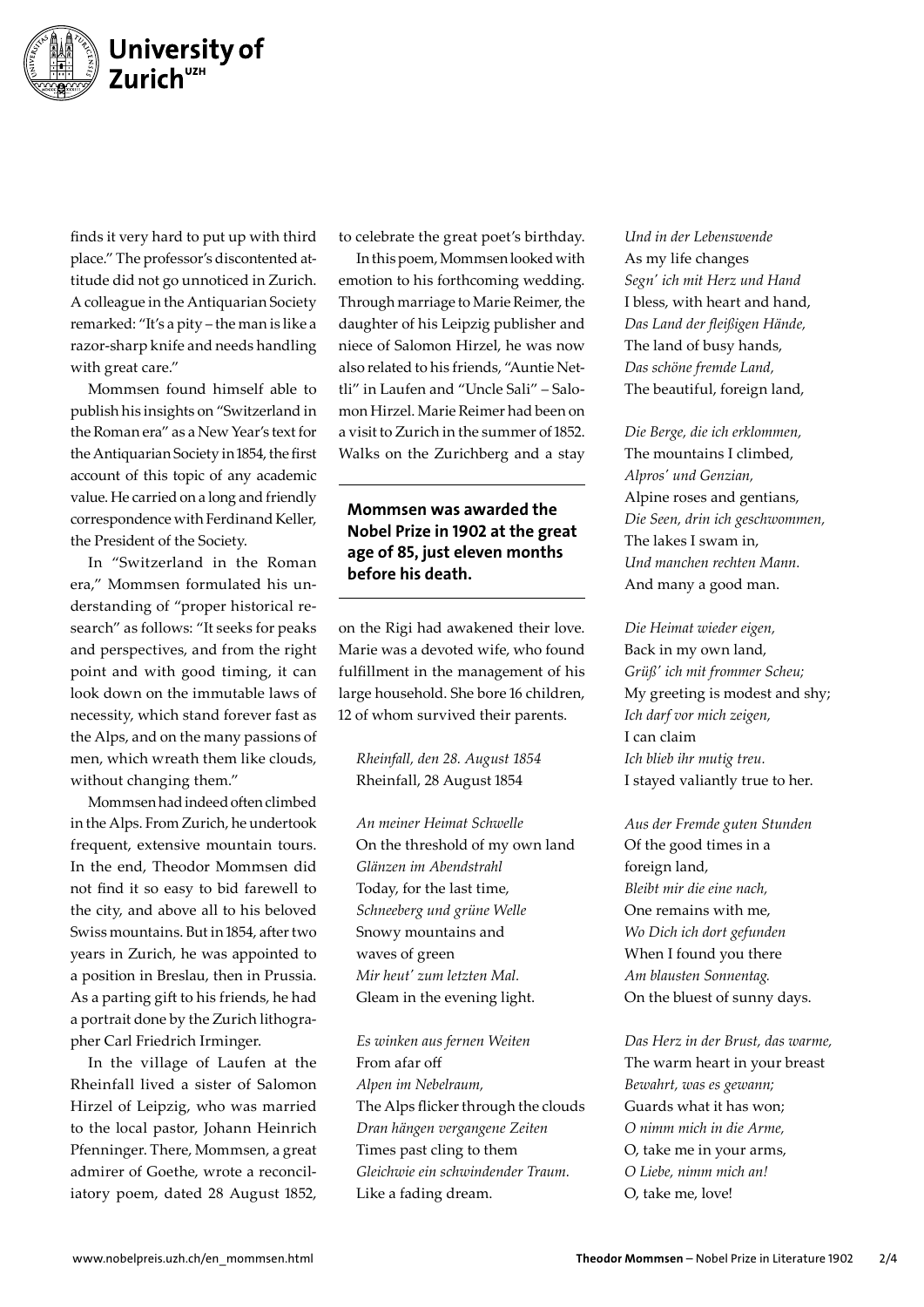

Ultimately, however, Mommsen did not feel at home in Breslau either. His friends in Zurich received bitter letters about the backwardness of the town and its idle students. Nor did even the long sought-for appointment in Berlin in 1858 put an end to his complaints. For over a decade, Mommsen tried to get away from the capital, seeking in vain for another place of work elsewhere in Germany. With advancing age and an ever-increasing family, though, he gradually adjusted to Berlin and built up a circle of faithful friends. He was active as a social-liberal politician, as a teacher at the University, and as a highly respected member of the Prussian Academy of Sciences. With his long white hair, Mommsen in old age was the quintessential wise old academic.

An internationally recognized historian, Mommsen was awarded the Nobel Prize in 1902, some 50 years after his time in Zurich, at the great age of 85. On account of his age, he did not receive the prize in person; it was accepted on his behalf by the German ambassador in Stockholm. Mommsen appreciated the honor, but commented somewhat wryly on the eulogy presented to him: "I couldn't wish for a better commemoration if I really had come to the end of my life." The prize money was a welcome financial reserve, for in his old age he worried about the future of his five unmarried daughters – one daughter only was "properly provided for," i.e. married. While Marie, his wife, had never made any claim to higher education or an independent life, three of his daughters had careers – as teachers or nurses – which was most unusual in bourgeois circles at the time. To do so, they required – and received – their father's permission.

Theodor Mommsen died just eleven months after the award of the Nobel Prize. The Faculty of Law at the University of Zurich sent a wreath of edelweiss to the funeral at the Kaiser-Wilhelm-Gedächtniskirche in Charlottenburg, and was thanked warmly by the family. A commemoration planned by the rectorate did not take place, as two of the three professors asked to take part declared themselves not to be professionally competent to do so, and

Written in Zurich:

## The History of Rome

Theodor Mommsen's literary and historical magnum opus was originally intended to have five volumes, but remained incomplete. The first three volumes appeared in rapid succession from 1854 to 1856. They addressed the period from the beginnings of Rome to 46 BCE, shortly before the zenith of Julius Caesar's power. The fourth volume, that should have covered the history of the Empire, was never published. Mommsen lectured on the subject in Berlin, but he directed his energies to research rather than exposition. He also took the view that there were already enough good histories of the Roman Empire. The final, fifth volume was published in 1885, and dealt with the development of the provinces of the Empire.

Mommsen wrote his History of Rome based on his vast knowledge of the ancient sources, yet equally from the perspective of a politically engaged citizen of the 19<sup>th</sup> century; his judgments of the events of the time are trenchant. He thought most highly of the early republican period, and described the reasons for the downfall of the Roman state. His particular favorite was Julius Caesar, whom he regarded to be perfect as both a person and a politician.

also thought that Mommsen would not have appreciated such an event. In 1918 the Mittelbergstrasse in Zürich-Fluntern was renamed Mommsenstrasse in his honor. *Margrit Wyder*

Source: Margrit Wyder: *Einstein und Co. – Nobelpreisträger in Zürich;* Verlag NZZ libro, Zürich 2015 Illustration: Aline Telek Translation: University of Zurich

Nor was Mommsen shy about using modern political expressions in his work. His experiences in Switzerland were also reflected: He used "Eidgenossenschaft" to describe the Italic tribal federations, and politico-geographic entities are frequently referred to as "cantons." Zurich was even used in a direct comparison. In the first volume of *The History of Rome,* he writes that the area of Latium was "little larger than that of the current Canton of Zurich." His contemporary references and stylistic brilliance were the basis for the great success of the work. In summer 1854, when the first volume was published and the second volume almost finished, Mommsen received his appointment to the University of Breslau, and left Zurich. The second volume is dedicated to two German colleagues with whom he had become friends at the University of Zurich: the physiologist Carl Ludwig and the theologian Ferdinand Hitzig.

In 1858, the young Conrad Ferdinand Meyer asked Mommsen for permission to translate The History of Rome into French. Mommsen agreed, but only on the condition that a publisher be found who was prepared to fund the edition. This was not the case, so Meyer's translation did not eventuate. *(MW)*